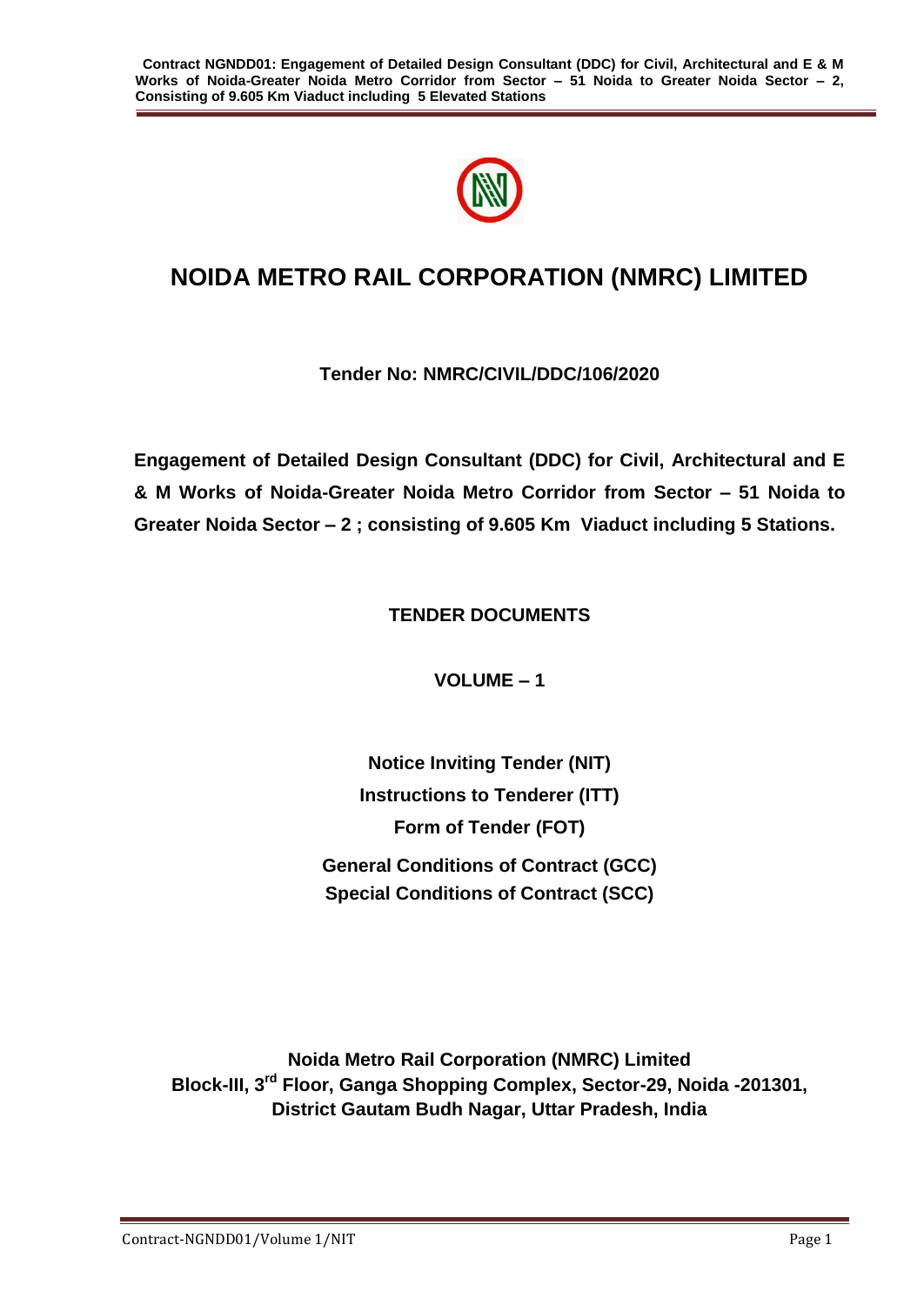# **Tender No: NMRC/CIVIL/DDC/106/2020**

# **TENDER DOCUMENTS**

**VOLUME-1**

# **NOTICE INVITING TENDER (NIT)**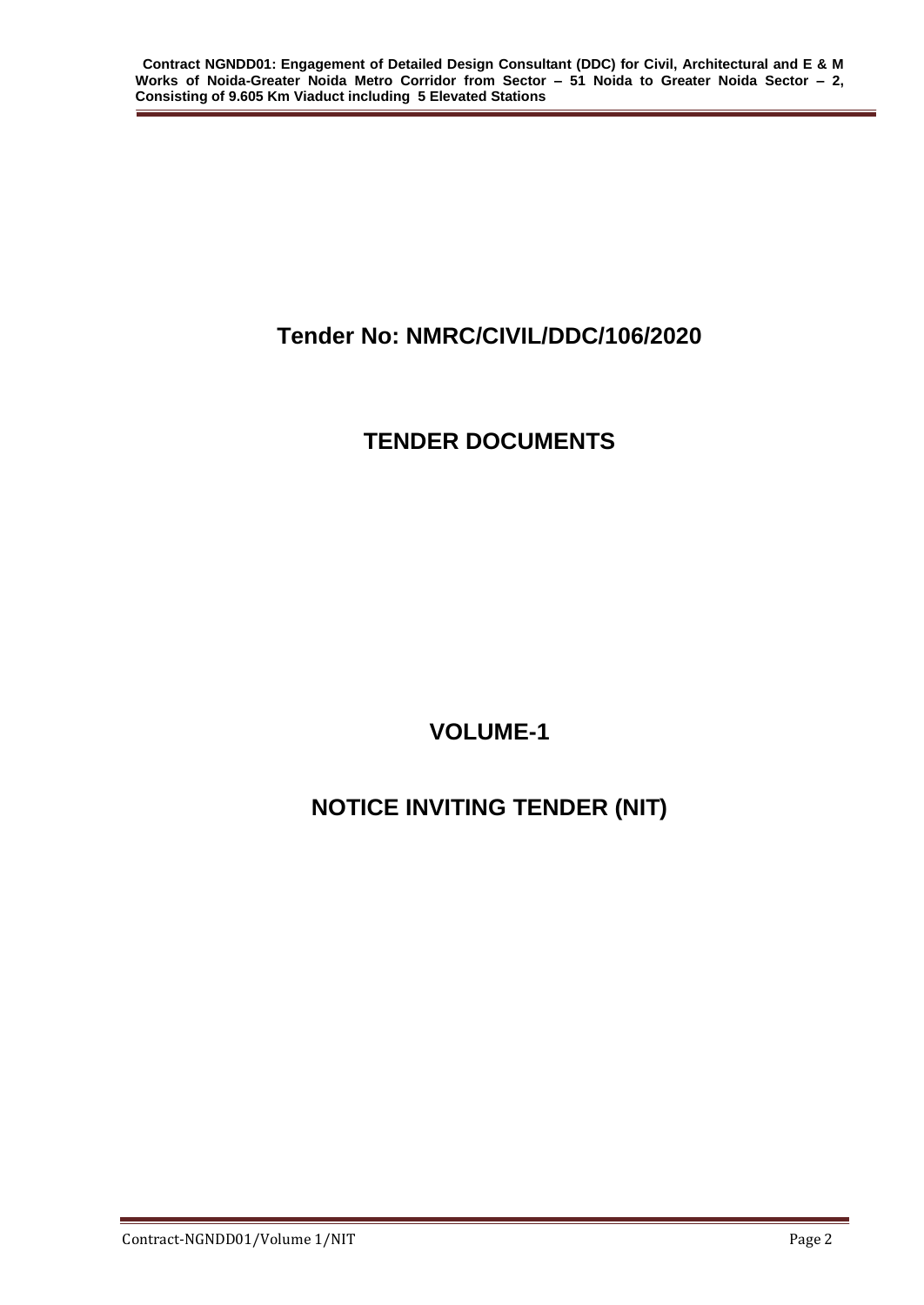## **NOTICE INVITING TENDER**

### **NOIDA METRO RAIL CORPORATION LIMITED**

#### **1.1.1 Name of Work:**

Noida Metro Rail Corporation (NMRC) Ltd. invites Open e-Tenders from eligible applicants, who fulfil qualification criteria as stipulated in Clause 1.1.3 of NIT, for the work, "**Contract NGNDDC: Engagement of Detailed Design Consultant (DDC) for Civil, Architectural and E & M Works of Noida-Greater Noida Metro Corridor from Sector – 51 Noida to Greater Noida Sector – 2 , consisting of 9.605 Km Viaduct including 5 Elevated Stations".**

#### **1.1.2 Key details :**

| Approximate cost of work                                                                                                                        | INR 2.76 crores.(excluding GST)                                                                                                                                                         |  |  |  |
|-------------------------------------------------------------------------------------------------------------------------------------------------|-----------------------------------------------------------------------------------------------------------------------------------------------------------------------------------------|--|--|--|
| <b>Tender Security amount</b>                                                                                                                   | INR 2.76 lacs.                                                                                                                                                                          |  |  |  |
| Completion period of the Work                                                                                                                   | 24 months                                                                                                                                                                               |  |  |  |
| Uploading of Bid                                                                                                                                | 22.01.2020                                                                                                                                                                              |  |  |  |
| Cost of Tender documents                                                                                                                        | INR 23600/-<br>(inclusive of 18% GST)<br>Non-<br>Refundable<br>(RTGS)                                                                                                                   |  |  |  |
| Pre-bid Meeting                                                                                                                                 | 10.02.2020, 1100 hrs (IST)                                                                                                                                                              |  |  |  |
| Last Date of Seeking Clarifications                                                                                                             | 11.02.2020                                                                                                                                                                              |  |  |  |
| Last date of issuing addendum                                                                                                                   | 14.02.2020                                                                                                                                                                              |  |  |  |
| Date & time of Submission of Tender                                                                                                             | 19.02.2020, 1700 hrs (IST)                                                                                                                                                              |  |  |  |
| Date & time of opening of Tender                                                                                                                | 20.02.20, 1100 hrs (IST)                                                                                                                                                                |  |  |  |
| Authority to purchase tender<br>document, seeking clarifications<br>and submission of completed<br>tender document<br>Place for pre-bid meeting | GM (Technical)<br>Noida Metro Rail Corporation,<br>Block-III, 3rd Floor, Ganga Shopping Complex,<br>Sector-29, Noida 201301<br>Email: nmrcnoida@gmail.com<br>Website: www.nmrcnoida.com |  |  |  |
| Detail of Bank account of NMRC for                                                                                                              | State Bank of India (04077) - Sector 18, Noida<br>Gautam Budh Nagar, Uttar Pradesh -201301                                                                                              |  |  |  |
| tender security & tender fee                                                                                                                    | IFSC Code: SBIN0004077<br>A/c No. 37707840592                                                                                                                                           |  |  |  |
|                                                                                                                                                 | Noida Metro Rail Corporation Ltd.                                                                                                                                                       |  |  |  |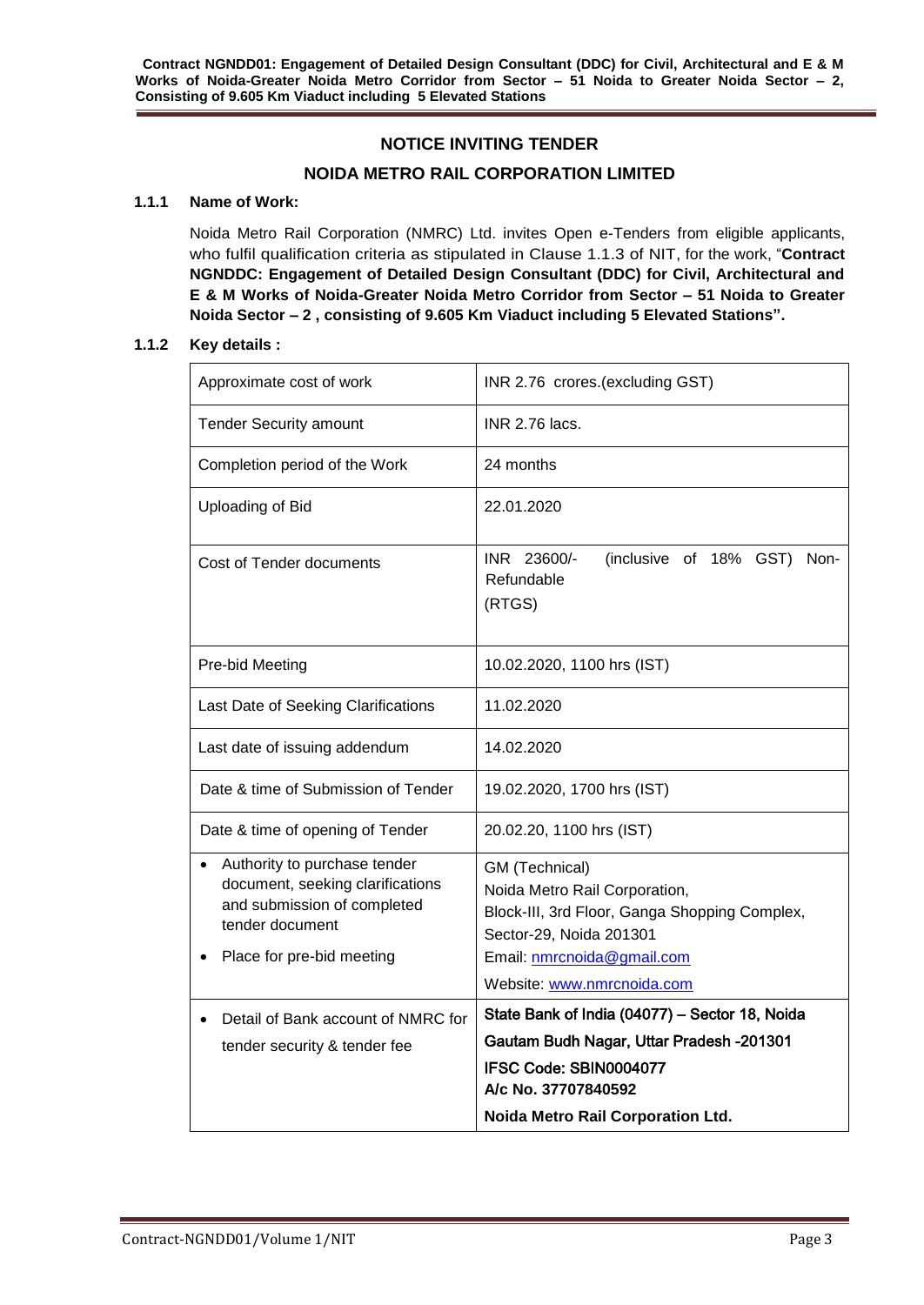# **1.1.3 QUALIFICATION CRITERIA:**

### **1.1.3.1 Eligible Applicants:**

- i. The tenders for this contract will be considered only from those tenderers (proprietorship firms, partnerships firms, companies, corporations, consortia or joint ventures) who meet requisite eligibility criteria prescribed in the sub-clauses of Clause 1.1.3 of NIT. In the case of a JV or Consortium, all members of the Group shall be jointly and severally liable for the performance of whole contract.
	- ii. (a) A non-Indian firm is permitted to tender only in a joint venture or consortium agreement either with an Indian firm having minimum participation interest of 26% or their wholly owned Indian subsidiary registered in India under Companies Act-1956 with minimum 26% participation.
		- (b) A tenderer shall submit only one bid, either individually as a tenderer or as a partner of a JV/Consortium. A tenderer who submits or participates in more than one bid will cause all of the proposals in which the tenderer has participated either as sole tenderer or member of JV/consortium will be disqualified. No tenderer can be included as subcontractor while submitting a bid individually or as a partner of a JV/consortium in the same bidding process subsequently or at the tender stage. A tenderer, if acting in the capacity of subcontractor in any bid may however participate in more than one bid, but only in the capacity as subcontractor.
- iii. Tenderers shall not have a conflict of interest. Tenderers found to have a conflict of interest shall be disqualified. Tenderers shall be considered to have a conflict of interest with one or more parties in this bidding process, if:
	- (a) a tenderer has been engaged by the Employer to provide consulting services for the preparation related to procurement for implementation of the project;
	- (b) a tenderer's associate(s)/affiliate(s) (inclusive of parent firms) mentioned in subparagraph (a) above; or
	- (c) a tenderer lends, or temporarily seconds its personnel to firms or organisations which are engaged in consulting services for the preparation related to procurement for implementation of the project, if the personnel would be involved in any capacity on the same project.
- iv. A firm, who has purchased the tender document in their name, can submit the tender either as individual firm or as partner of a joint venture/consortium. However, the lead partner in case of JV shall be one who has experience of similar works.
- v. NON SUBSTANTIAL PARTNERS IN CASE OF JV/CONSORTIUM
	- a. Lead partner must have a minimum of 26% participation in the JV/Consortium.
	- b. Partners having less than 26% participation will be termed as non-substantial partner and will not be considered for evaluation which means that their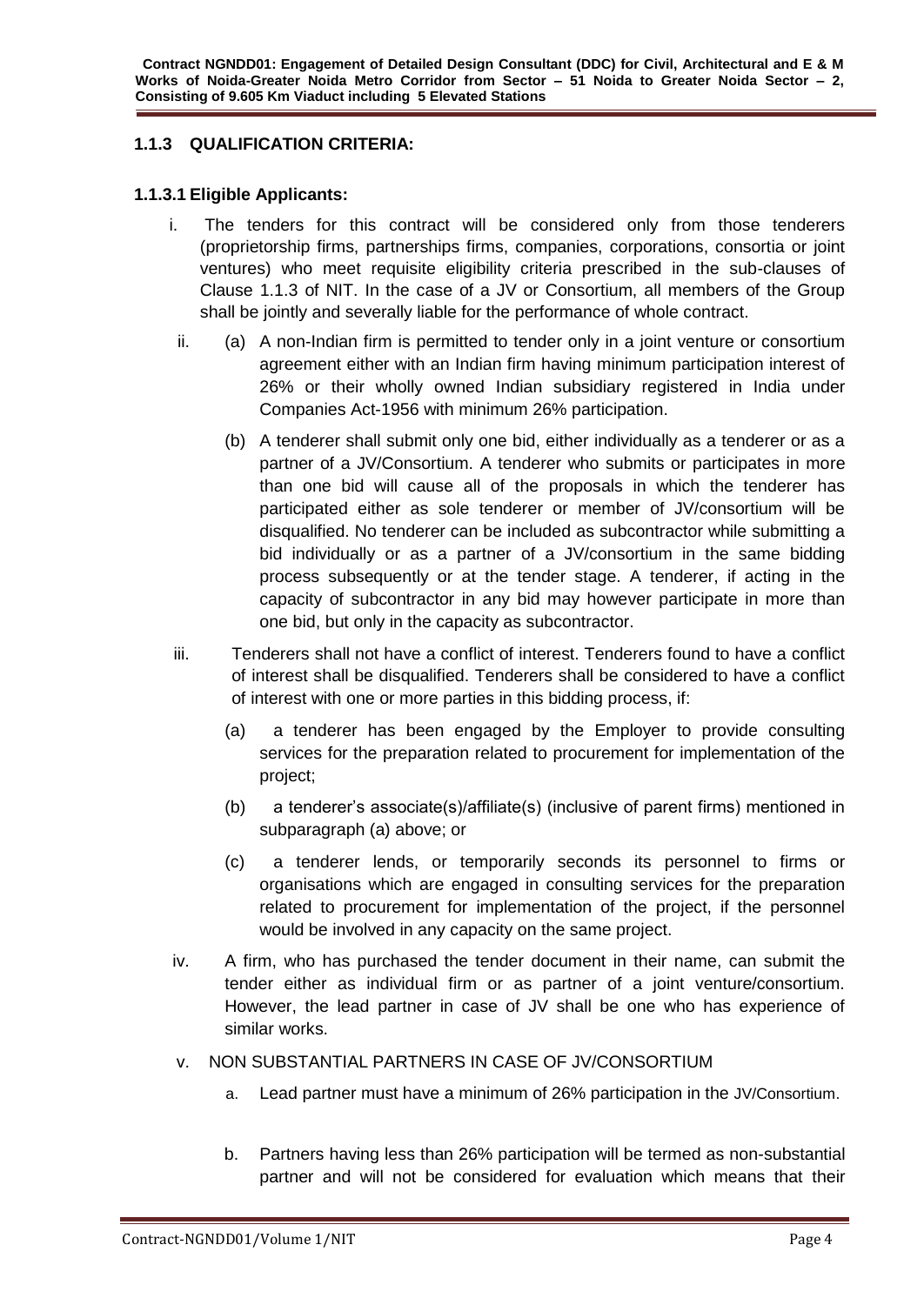financial soundness and work experience shall not be considered for evaluation of JV/Consortium. Partners having 26% or more percentage participation shall be termed as substantial partner.

c. In case of JV/Consortium, change in constitution or percentage participation shall not be permitted at any stage after their submission of application otherwise the applicant shall be treated as non-responsive.

### **1.1.3.2 Minimum Eligibility Criteria:**

**A. Work Experience:** The tenderers will be qualified only if they have completed work(s) during last seven years ending **31.12.2019** as given below:

At least one work of DDC (Detail Design Consultant) of Viaduct (of at least 10 km length) and Stations (5 nos.) for Metro Rail / Light Rail / Railway of value **INR 2.20 crores** or more.

If the above work of **INR 2.20 crores** has been done by the foreign partner of JV and the work was done in the country of the foreign partner then in addition to this, the foreign partner must have done works equal to **INR 2.20 crores** outside the country of the foreign partner.

#### OR

Two works of DDC (Detail Design Consultant) of Viaduct (of total length at least 10 km) and total 5 nos. of Stations for Metro Rail / Light Rail / Railway each of value **INR 1.38 crores** or more.

If the above two works each of **INR 1.38 crores** has been done by the foreign partner of JV and the work was done in the country of the foreign partner then in addition to this, the foreign partner must have done works equal to **INR 1.38 crores** outside the country of the foreign partner.

#### OR

Three works of DDC (Detail Design Consultant) of Viaduct (of total length at least 10 km) and total 5 nos. of Stations for Metro Rail / Light Rail / Railway each of value **INR 1.10 crores** or more.

If the above three works each of **INR 1.10 crores** has been done by the foreign partner of JV and the work was done in the country of the foreign partner then in addition to this, the foreign partner must have done works equal to **INR 1.10 crores** outside the country of the foreign partner.

#### AND

Each substantial partner should have completed at least one DDC work of Viaduct and / or Station of value **INR 2.20** crores or more.

#### **Notes:**

 To substantiate experience the tenderer shall submit technical proposal with following details: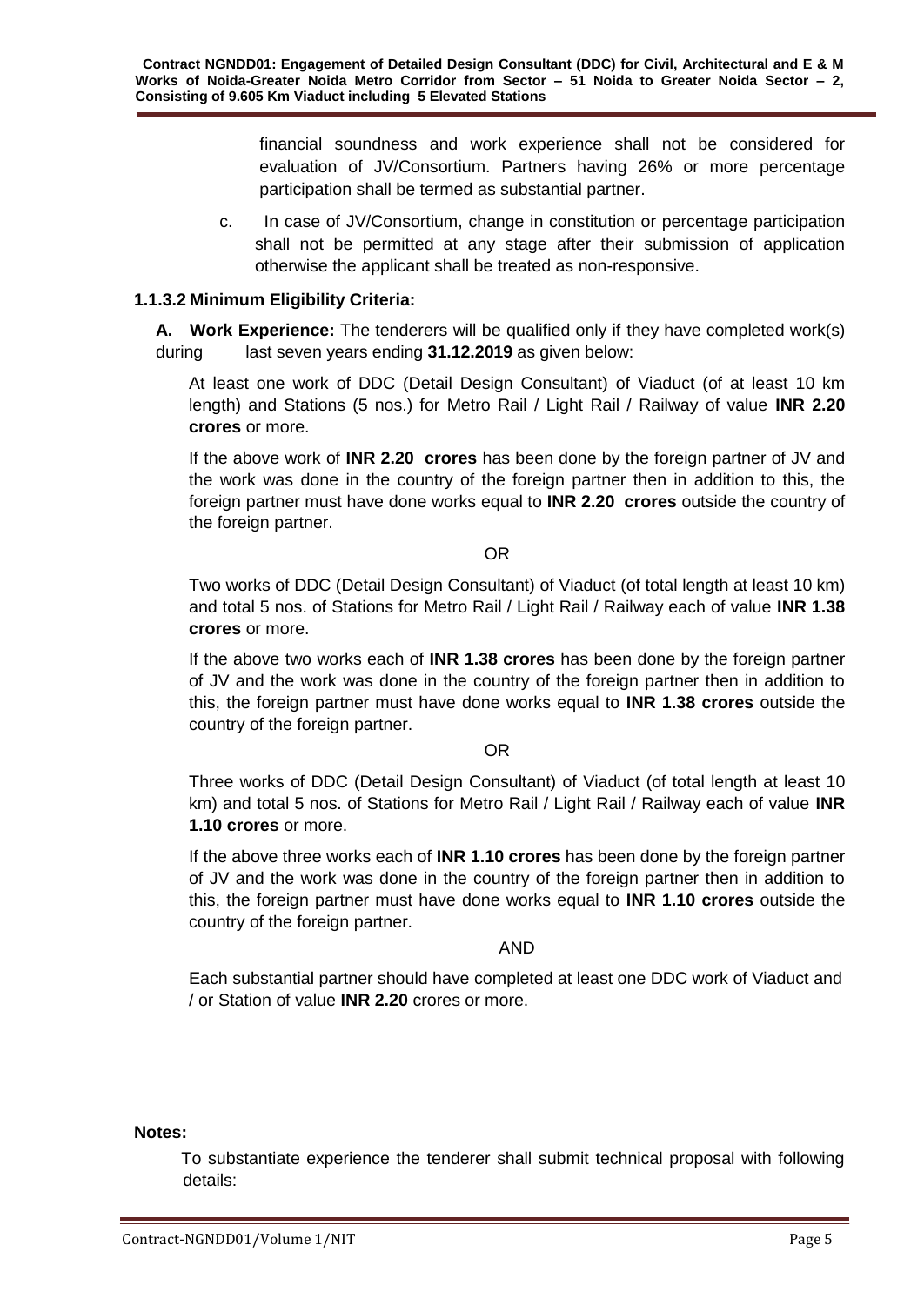| Relevant Detailed Design Consultancy (DDC) Experience during last 07 years<br>ending 31.12.2019<br>(Viaduct (of at least 10 km length) and Stations (5 nos.) for Metro Rail / Light<br>Rail / Railway) |                                             |                                                                   |                                |                                                 |                              |  |
|--------------------------------------------------------------------------------------------------------------------------------------------------------------------------------------------------------|---------------------------------------------|-------------------------------------------------------------------|--------------------------------|-------------------------------------------------|------------------------------|--|
| S. No                                                                                                                                                                                                  | <b>Project</b><br>Name and<br><b>Client</b> | <b>Construction</b><br>Method<br>(Segmental/Full<br>Span/ Others) | Length<br>οf<br><b>Viaduct</b> | Number of<br><b>Elevated</b><br><b>Stations</b> | Year of<br><b>Completion</b> |  |
|                                                                                                                                                                                                        |                                             |                                                                   |                                |                                                 |                              |  |

- The tenderer shall submit details of works executed by them in the Performa prescribed in **Appendix-13 of FOT** for the works to be considered for qualification of work experience criteria. Documentary proof such as completion certificates from client clearly indicating the nature/scope of work, actual completion cost and actual date of completion for such work should be submitted. **The offers submitted without this documentary proof shall not be evaluated**. In case the work is executed for private client, copy of work order, bill of quantities, bill wise details of payment received certified by C.A., T.D.S certificates for all payments received and copy of final/last bill paid by client shall be submitted.
- Value of successfully completed portion of any ongoing work up to **31.12.2019**  will also be considered for qualification of work experience criteria.
- For completed works, value of work done shall be updated to **31.12.2019** price level assuming 5% inflation for Indian Rupees every year and 2% for foreign currency portions per year. The exchange rate of foreign currency shall be applicable 28 days before the submission date of tender.
- In case of joint venture / Consortium, full value of the work, if done by the same joint venture shall be considered. However, if the qualifying work(s) were done by them in JV/Consortium having different constituents, then the value of work as per their percentage participation in such JV/Consortium shall be considered.
- **B. Financial Standing:** The tenderers will be qualified only if they have minimum financial capabilities as below:
- (i) **T1 – Liquidity:** It is necessary that the firm can withstand cash flow that the contract will require until payments received from the Employer. Liquidity therefore becomes an important consideration.

This shall be seen from the balance sheets and/or from the banking reference. Net current assets and/or documents including banking reference, should show that the applicant has access to or has available liquid assets, lines of credit and other financial means to meet cash flow of **INR 20 lakh** for this contract, net of applicant's commitments for other Contracts. Banking reference should contain in clear terms the amount that bank will be in a position to lend for this work to the applicant/member of the Joint Venture/Consortium. In case the Net Current Assets (as seen from the Balance Sheets) are negative, only the Banking references will be considered. Otherwise the aggregate of the Net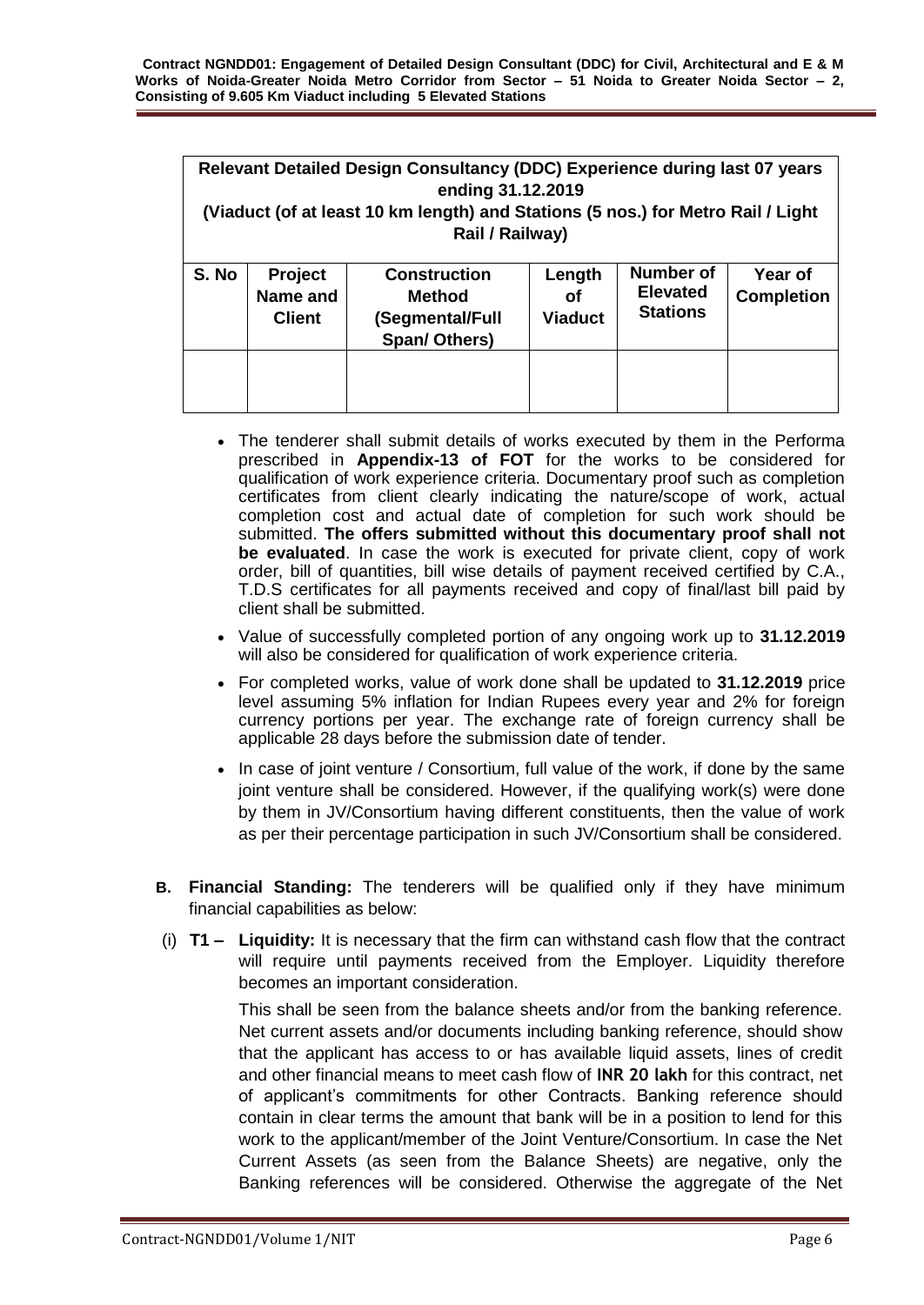Current Assets and submitted Banking references will be considered for working out the Liquidity.

The banking reference should be from a Scheduled Bank in India or (in case of foreign parties) from an international bank of repute acceptable to NMRC **as per standard proforma provided in ITT as Annexure-4** and it should not be more than 3 months old as on date of submission of bids.

In Case of JV- Requirement of liquidity is to be distributed between members as per their percentage participation and every member should satisfy the minimum requirement.

**Example:** Let member-1 has percentage participation=M and member-2 has percentage participation=N. If minimum liquidity required is 'W' then liquidity of member-1 ≥ W M

100

And liquidity of member-2  $\geq$  W N. 100

(ii) **T2 - Profitability:** Profit before Tax should be Positive in at least 2 (two) year, out of the last five audited financial years.

In Case of JV: The profitability of only lead member shall be evaluated.

(iii) **T3 - Net Worth:** Net Worth of tenderer during last audited financial year should be **> INR 28 lakh** 

> In Case of JV- Net worth will be based on the percentage participation of each Member.

> *Example*: Let Member-1 has percentage participation = M and Member-2 has =N. Let the Net worth of Member-1 is A and that of Member-2 is B, then the Net worth of JV will be

# $= AM+BN$

100

(iv) **T4 - Annual Turnover:** The average annual turnover from consultancy works of last five financial years should be **> INR 1.11 crores**.

> The average annual turnover of JV will be based on percentage participation of each member.

> *Example:* Let Member-1 has percentage participation = M and Member - 2 has =N. Let the average annual turnover of Member-1 is 'A' and that of Member-2 is 'B', then the average annual turnover of JV will be

$$
= \frac{\text{AM+BN}}{100}
$$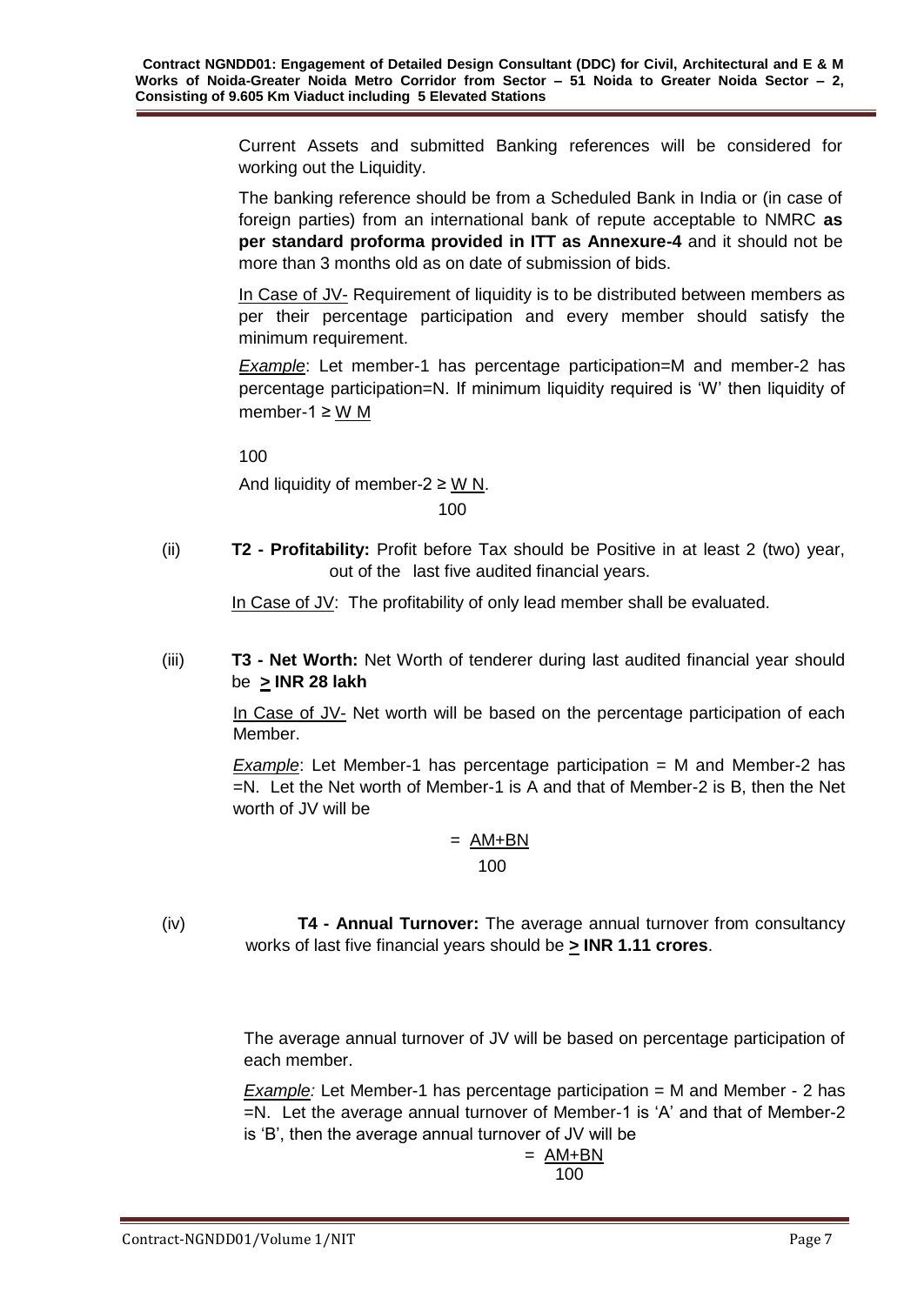## **Notes :**

- Financial data for latest last five audited financial years has to be submitted by the tenderer in **Appendix-12 of FOT** along with audited balance sheets. The financial data in the prescribed format shall be certified by Chartered Accountant with his stamp and signature in original. In case audited balance sheet of the last financial year is not made available by the bidder, he has to submit an affidavit certifying that 'the balance sheet has actually not been audited so far'. In such a case the financial data of previous '4' audited financial years will be taken into consideration for evaluation. If audited balance sheet of any year other than the last year is not submitted, the tender may be considered as nonresponsive.
- Where a work is undertaken by a group, only that portion of the contract which is undertaken by the concerned applicant/member should be indicated and the remaining done by the other members of the group be excluded. This is to be substantiated with documentary evidence.

# **C. Bid Capacity Criteria:**

Bid Capacity: The tenderers will be qualified only if their available bid capacity is more than the approximate cost of work as per NIT. Available bid capacity will be calculated based on the following formula:

Available Bid Capacity =  $2*A*N - B$ 

Where,

 $A =$  Maximum of the value of Consultancy work executed in any one year during the last five financial years (updated to **31.12.2019** price level assuming 5% inflation for Indian Rupees every year and 2% for foreign currency portions per year).

 $N = No$ . of years prescribed for completion of the work

B = Value of existing commitments (**as on 31.12.2019)** for on-going Consultancy work during period of **24 months w.e.f. 01.02.2020.**

### **Notes:**

Financial data for latest last five financial years has to be submitted by the

tenderer in **Appendix-10 of FOT** along with audited financial statements. The financial data in the prescribed format shall be certified by the Chartered Accountant with his stamp and signature in original.

• Value of existing commitments for on-going Consultancy work during period of **24 months** w.e.f. **01.02.2020** has to be submitted by the tenderer in **Appendix-11 of FOT**. These data shall be certified by the Chartered Accountant with his stamp and signature in original.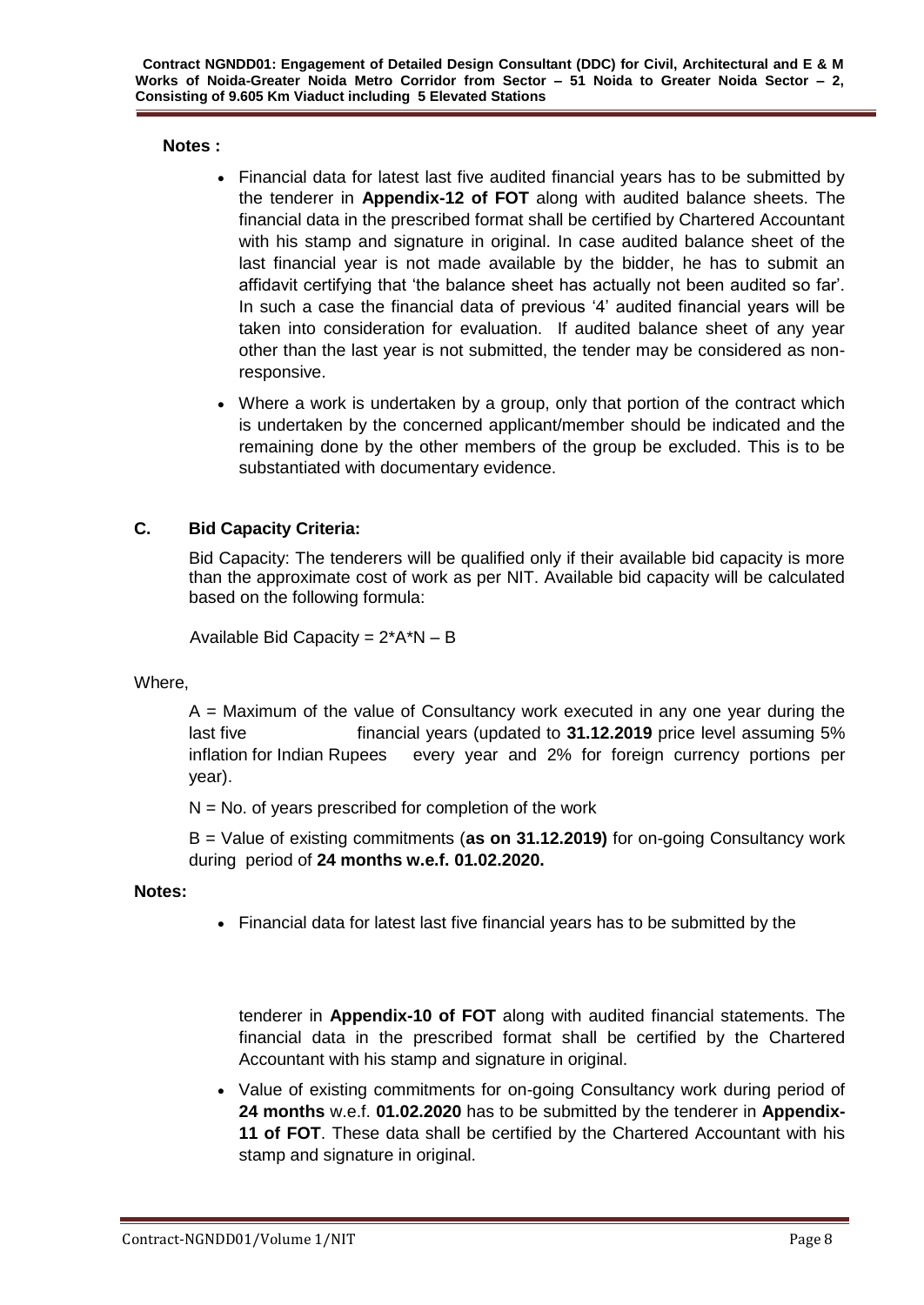• In the case of a group, the above formula will be applied to each member to the extent of his proposed participation in the execution of the work. If the proposed % participation is not mentioned then equal participation will be assumed.

# **Example for calculation of bid capacity in case of JV / Group**

Suppose there are **'P'** and **'Q'** members of the JV / group with their participation in the JV / group as 70% and 30% respectively and available bid capacity of these members as per above formula individually works out **'X'** and **'Y'** respectively, then Bid Capacity of JV / group shall be as under:

# **Bid Capacity of the JV / group = 0.7X + 0.3Y**

# **D. Additional Requirements:**

- **(i)** The Tenderer shall have to comply following requirements to qualify:
- The tenderer shall submit an organisation chart together with clear description of the responsibilities of each member within the overall work programme.
- The form of organization structure is prescribed in fig. 1 below.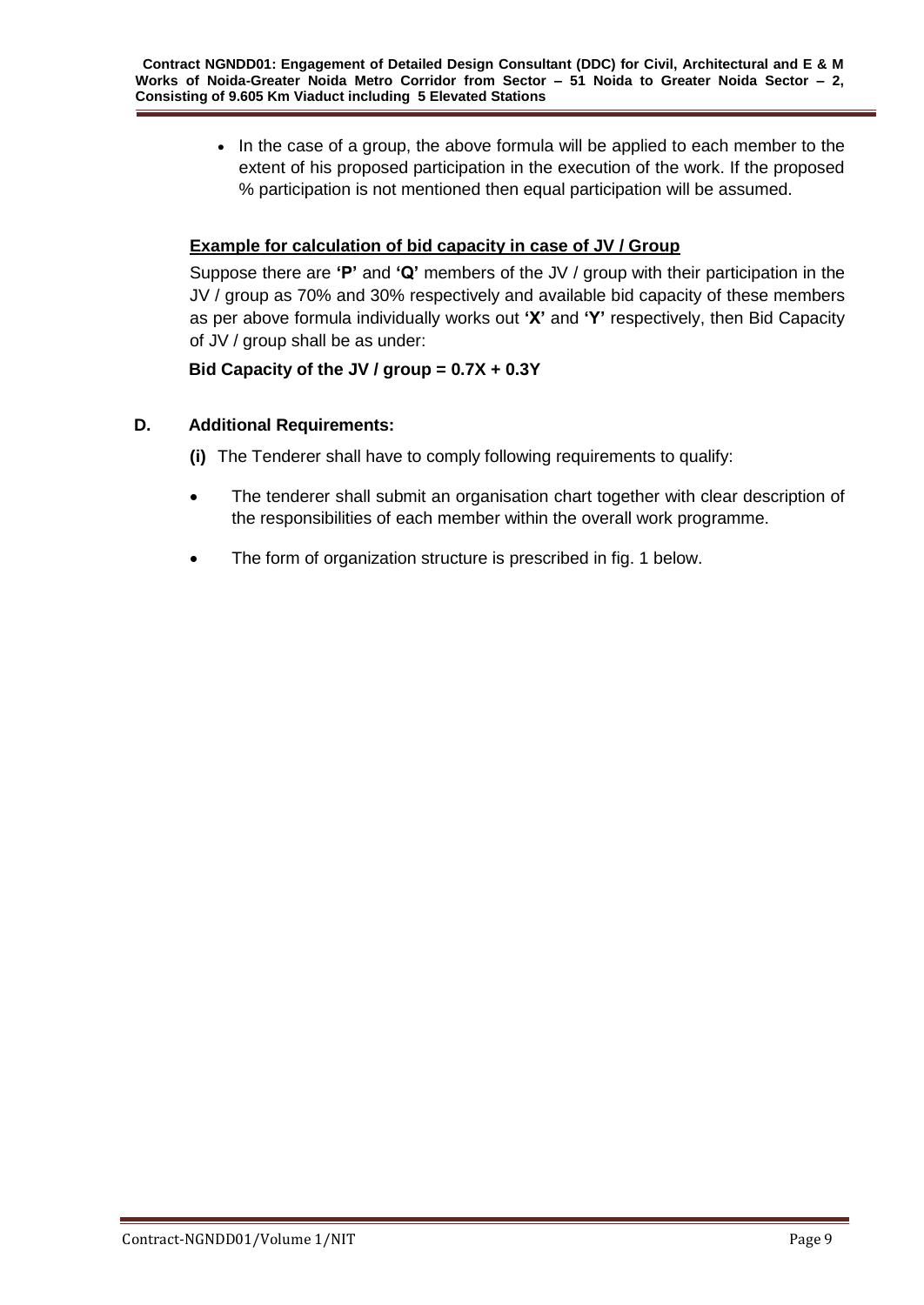**Contract NGNDD01: Engagement of Detailed Design Consultant (DDC) for Civil, Architectural and E & M Works of Noida-Greater Noida Metro Corridor from Sector – 51 Noida to Greater Noida Sector – 2, Consisting of 9.605 Km Viaduct including 5 Elevated Stations**

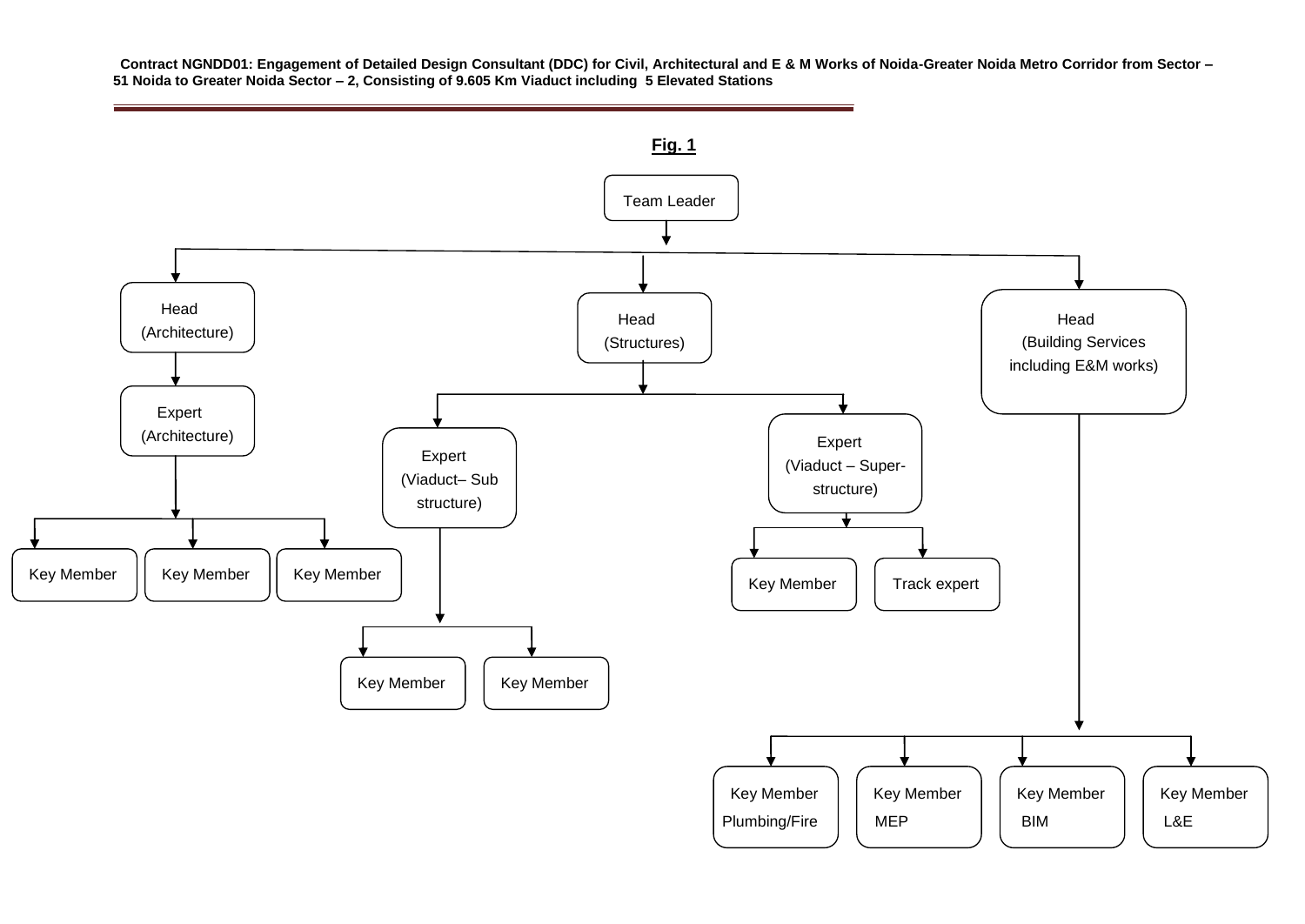- The DDC team shall be headed by a '*Team Leader*' having experience not less than 15 years of MRTS as Team Leader and have handled minimum 02 projects of similar nature & complexity (sufficient proof shall be submitted to substantiate the qualification and experience). The team leader will be supported by following teams.
- Under team leader, '*Heads*' of expertise team in each area of discipline (i.e. Structures, Architecture and Building Services including E&M works) shall be deployed who must have minimum experience of 10 years of relevant experience in the concerned field and have handled minimum 01 project of similar nature & complexity. In addition, the Expert(Viaduct-Super Structure)' must have experience of design of U/C-Girder Superstructure. (sufficient proof shall be submitted to substantiate the qualification and experience).
- Under heads of expertise team, '*Experts'* in each area of discipline (i.e. Structures, Architecture and Building Services including E&M works) shall be deployed who must have minimum experience of 07 years of relevant experience in the concerned field and have handled minimum 01 project of similar nature & complexity. In addition, the Expert team (Viaduct-Super Structure)' must have experience of design of U/C-Girder Superstructure. (sufficient proof shall be submitted to substantiate the qualification and experience).
- Under experts of each area of discipline, '*Key Members'* shall be deployed who must have minimum experience of 05 years of relevant experience to handle projects of similar nature & complexity (sufficient proof shall be submitted to substantiate the qualification and experience).
- The technical proposal will be evaluated based on the capabilities /technical strength of staff proposed to be deployed.

# **The above details should be submitted separately for Architecture, Structures and Building Services. The offer should cover the entire Scope of Work, as laid out in tender documents.**

Please note carefully the requirements for submitting tender, and the date and time for submittal.

- 1.1.3.3 The tender submission of tenderers, who do not qualify the minimum eligibility criteria & bid capacity criteria stipulated in the clauses 1.1.3.2 A, B, C & D above, shall not be considered for further evaluation and therefore rejected. The mere fact that the tenderer is qualified as mentioned in sub clause 1.1.3.2 shall not imply that his bid shall automatically be accepted. The same should contain all technical data as required for consideration of tender prescribed in the ITT.
- 1.4 The descriptive and detailed scope is defined in Scope of Works (Volume 2)
- 1.5 Tender Documents comprise of following documents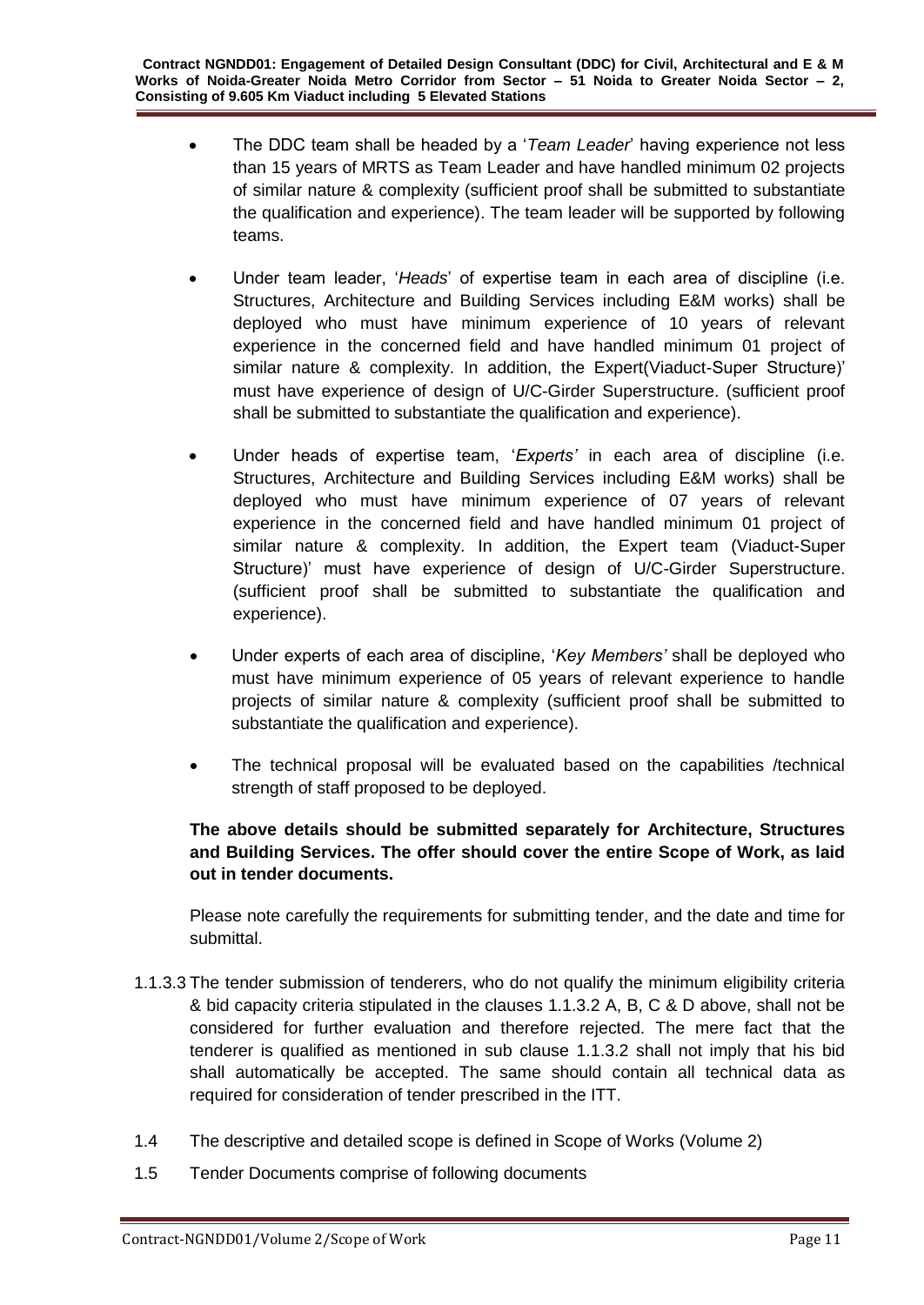### **Volume 1**

- Notice Inviting Tender (NIT)
- Instructions to Tenderer (ITT) including annexures
- Form of Tender (FOT) including appendices
- General Conditions of Contract (GCC)
- Special Condition of Contract (SCC)

## **Volume 2**

Scope of Work

## **Volume 3**

Financial Package

## **Volume 4**

- Reference Documents
	- Part-I: Outline Design Criteria Railway Geometry, Bridges And **Viaducts**
	- **Part-II: Outline Design Criteria Geo-Technical, Foundation And** Railway Formation Works
	- **Part-III: General Planning Criteria**
	- **Part-IV: Building Services**
	- **Part-V: Interface Scheme Management**
	- **Part-VI: Design Criteria (Depot, Yard & Workshop)**

## **Please note carefully the requirements for submitting tenders, and the date and time for submittal.**

- 1.6 The tenderers may obtain further information/ clarification, if any, in respect of these tender documents from the office of **General Manager/ Technical, Noida Metro Rail Corporation (NMRC) Limited,** Block-III, 3rd Floor, Ganga Shopping Complex, Sector-29, Noida -201301, District Gautam Budh Nagar, Uttar Pradesh, India.
- 1.7 The intending tenderers must be registered on e-tendering portal https://**[etender.up.nic.in](http://www.etender.up.nic.in/)**. Those who are not registered on the e-tendering portal shall be required to get registered beforehand. If needed they can be imparted training on 'online tendering process'. After registration, the tenderer will get user id and password. On login, tenderer can participate in tendering process and can witness various activities of the process.
- 1.8 The authorized signatory of intending tenderer, as per Power of Attorney (POA), must have valid *class-III* digital signature. The tender document can only be downloaded or uploaded using Class-III digital signature of the authorized signatory.